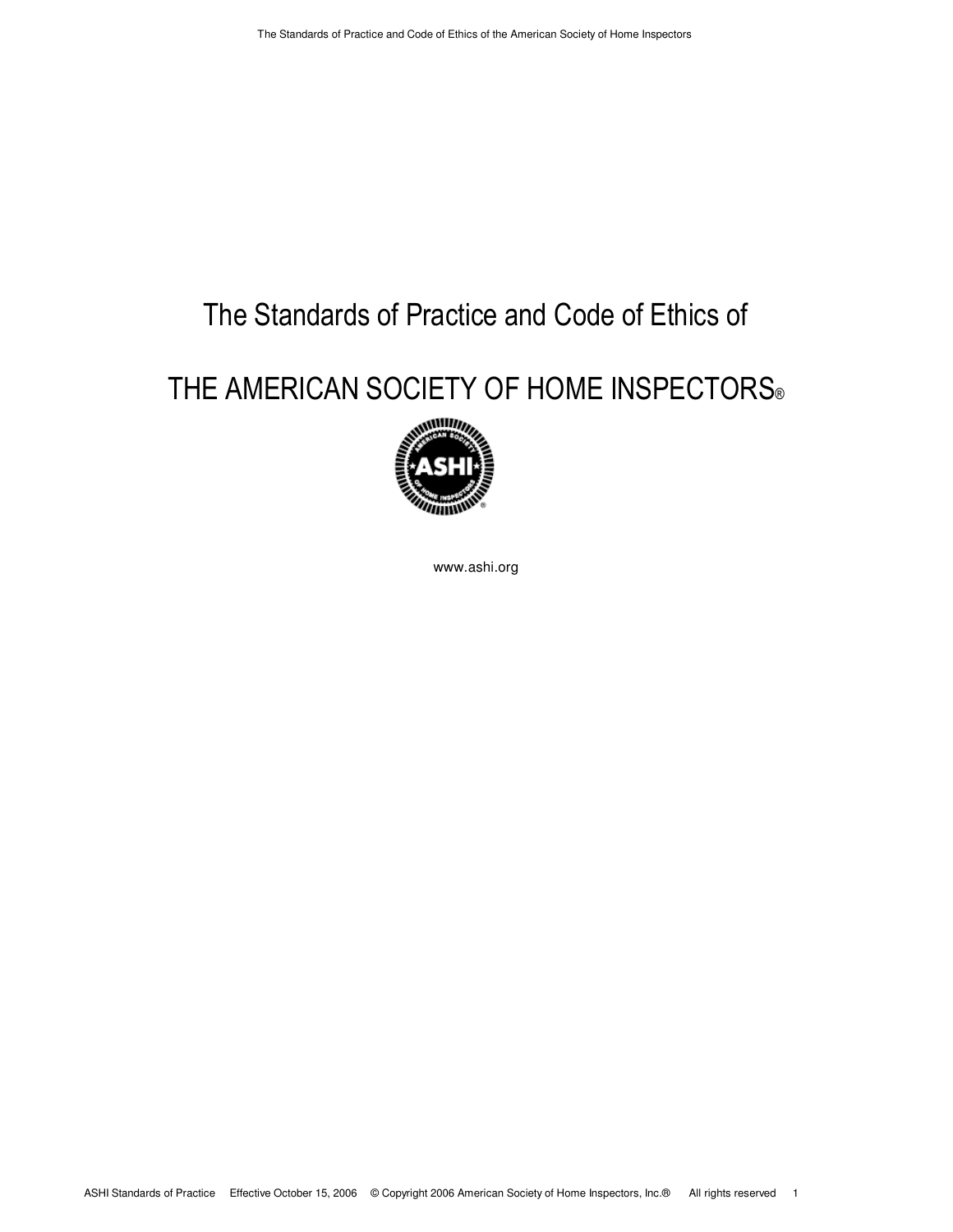## **TABLE OF CONTENTS**

Page

| ASHI Standards of Practice 3     |  |  |  |  |
|----------------------------------|--|--|--|--|
| Section Description              |  |  |  |  |
| 1. Introduction 3                |  |  |  |  |
| 2. Purpose and Scope 3           |  |  |  |  |
| 3. Structural System 3           |  |  |  |  |
|                                  |  |  |  |  |
|                                  |  |  |  |  |
|                                  |  |  |  |  |
| 7. Electrical 4                  |  |  |  |  |
|                                  |  |  |  |  |
| 9. Air Conditioning 5            |  |  |  |  |
|                                  |  |  |  |  |
| 11. Insulation and Ventilation 5 |  |  |  |  |
| 12. Fireplaces and Solid 5       |  |  |  |  |
| <b>Fuel Burning Appliances</b>   |  |  |  |  |
| 13. General Limitations 6        |  |  |  |  |
| and Exclusions                   |  |  |  |  |
|                                  |  |  |  |  |
|                                  |  |  |  |  |
|                                  |  |  |  |  |

Distribution of this material is not an indication of ASHI® Membership. For a free listing of the Membership go to"Find an Inspector" at www.ashi.org. To obtain additional copies or request permission to reprint The ASHI® Standards of Practice and Code of Ethics, contact:

The American Society of Home Inspectors,  $Inc._@$ 

932 Lee Street, Suite 101 Des Plaines, IL 60016

#### 800-743-ASHI/2744

No part of this publication may be reproduced, stored in a retrieval system, or transmitted in any form or by any means, electronic, mechanical, photocopy, recording or otherwise, without the prior written consent of the publisher.

## **HOME INSPECTION**

Home inspections were being performed in the mid 1950s, and by the early 1970s were considered by many consumers to be essential to the real estate transaction. The escalating demand was due to a growing desire by homebuyers to learn about the condition of a house prior to purchase. Meeting the expectations of consumers required a unique discipline, distinct from construction, engineering, architecture, or municipal building inspection. As such, home inspection requires its own set of professional guidelines and qualifications. The American Society of Home Inspectors (ASHI) formed in 1976 and established the ASHI Standards of Practice and Code of Ethics to help buyers and sellers make real estate transaction decisions based on accurate, objective information.

## **American Society of Home Inspectors**

As the oldest, largest and highest profile organization of home inspectors in North America, ASHI takes pride in its position of leadership. Its Membership works to build public awareness of home inspection and to enhance the technical and ethical performance of home inspectors.

## **Standards of Practice**

The ASHI Standards of Practice guide home inspectors in the performance of their inspections. Subject to regular review, the Standards of Practice reflect information gained through surveys of conditions in the field and of the consumers' interests and concerns. Vigilance has elevated ASHI's Standards of Practice so that today they are the most widely-accepted home inspection guidelines in use and are recognized by many government and professional groups as the definitive standard for professional performance.

## **Code of Ethics**

ASHI's Code of Ethics stresses the home inspector's responsibility to report the results of the inspection in a strictly fair, impartial, and professional manner, avoiding conflicts of interest.

## **ASHI Membership**

Selecting the right home inspector can be as important as finding the right home. ASHI Members have performed no fewer than 250 fee-paid inspections in accordance with the ASHI Standards of Practice. They have passed written examinations testing their knowledge of residential construction, defect recognition, inspection techniques, and report-writing, as well as ASHI's Standards of Practice and Code of Ethics. Membership in the American Society of Home Inspectors is well-earned and maintained only through meeting requirements for continuing education.

## **Find local ASHI Members by calling 1-800-743-2744 or visiting the ASHI Web site at www.ashi.org.**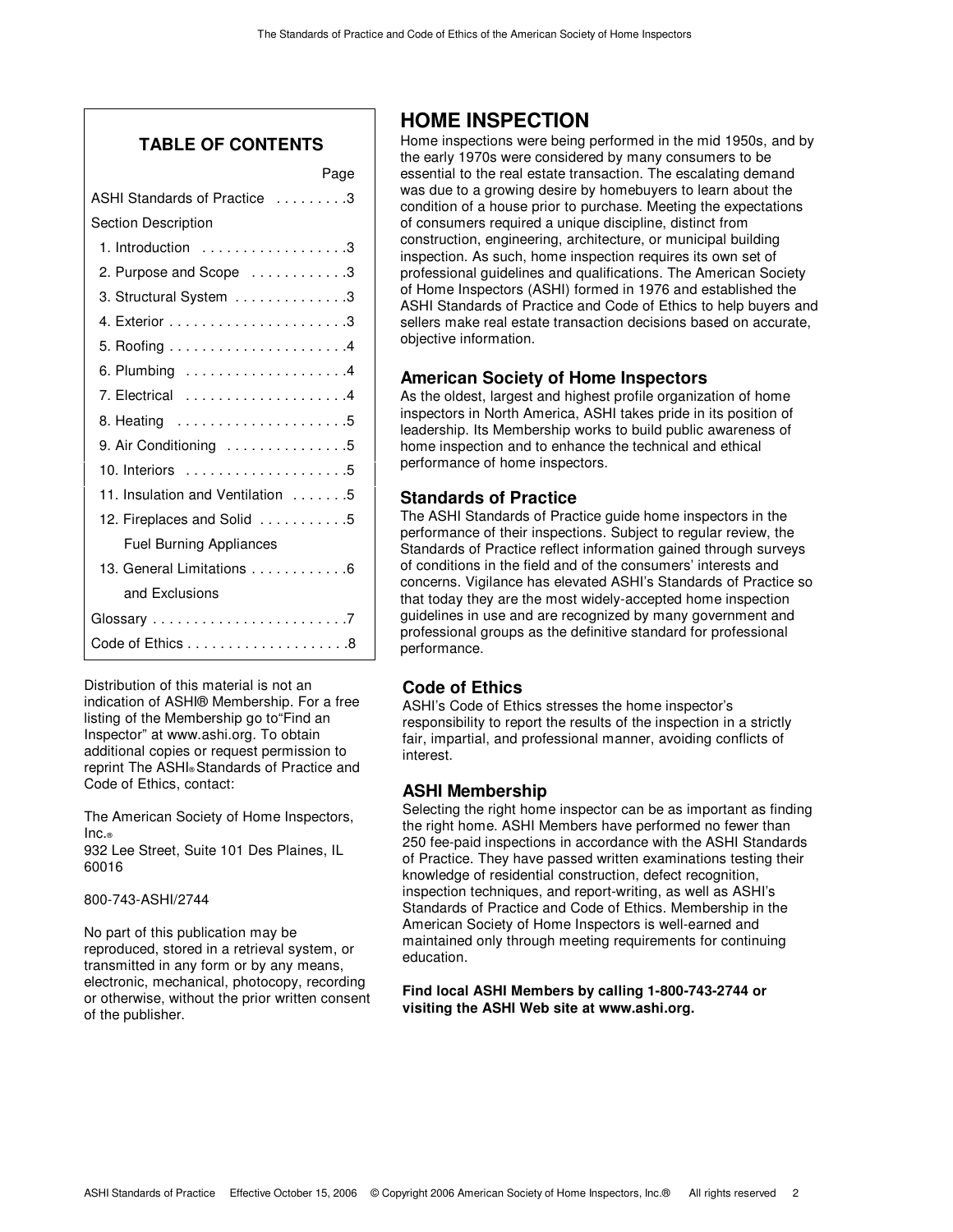## ASHI STANDARDS OF PRACTICE

## **1. INTRODUCTION**

The American Society of Home Inspectors®, Inc. (ASHI®) is a not-for-profit professional society established in 1976. Membership in ASHI is voluntary and its members are private home inspectors. ASHI's objectives include promotion of excellence within the profession and continual improvement of its members' inspection services to the public.

#### **2. PURPOSE AND SCOPE**

**2.1** The purpose of the Standards of Practice is to establish a minimum and uniform standard for home inspectors who subscribe to these Standards of Practice. Home inspections performed to these Standards of Practice are intended to provide the client with objective information regarding the condition of the systems and components of the home as inspected at the time of the home inspection. Redundancy in the description of the requirements, limitations, and exclusions regarding the scope of the home inspection is provided for emphasis only.

#### **2.2 Inspectors shall:**

 **A.** adhere to the Code of Ethics of the American Society of Home Inspectors.

 **B.** inspect readily accessible, visually observable, installed systems and components listed in these Standards of Practice.

**C.** report:

 1. those systems and components inspected that, in the professional judgment of the inspector, are not functioning properly, significantly deficient, unsafe, or are near the end of their service lives. 2. recommendations to correct, or monitor for future correction, the deficiencies reported in 2.2.C.1, or items needing further evaluation. (Per Exclusion 13.2.A.5 inspectors are NOT required to determine methods, materials, or costs of corrections.) 3. reasoning or explanation as to the nature of the deficiencies reported in 2.2.C.1, that are not self-evident.

 4. systems and components designated for inspection in these Standards of Practice that were present at the time of the home inspection but were not inspected and the reason(s) they were not inspected.

#### **2.3 These Standards of Practice are not intended to limit inspectors from:**

 **A.** including other inspection services or systems and components in addition to those required in Section 2.2.B.

 **B.** designing or specifying repairs, provided the inspector is appropriately qualified and willing to do so.

 **C.** excluding systems and components from the inspection if requested by the client.

#### **3. STRUCTURAL COMPONENTS**

#### **3.1 The inspector shall:**

#### **A.** inspect:

 1. structural components including the foundation and framing. 2. by probing a representative number of structural components where deterioration is suspected or where clear indications of possible deterioration exist. Probing is NOT required when probing would damage any finished surface or where no deterioration is visible or presumed to exist.

#### **B.** describe:

 1. the methods used to inspect under-floor crawl spaces and attics.

- 2. the foundation.
- 3. the floor structure.
- 4. the wall structure.
- 5. the ceiling structure.
- 6. the roof structure.

#### **3.2 The inspector is NOT required to:**

 **A.** provide any engineering or architectural services or analysis.

 **B.** offer an opinion as to the adequacy of any structural system or component.

#### **4. EXTERIOR**

#### **4.1 The inspector shall:**

- **A.** inspect:
	- 1. siding, flashing and trim.
	- 2. all exterior doors.

3. attached or adjacent decks, balconies,

 stoops, steps, porches, and their associated railings.

 4. eaves, soffits, and fascias where accessible from the ground level.

 5. vegetation, grading, surface drainage, and retaining walls that are likely to adversely affect the building.

 6. adjacent or entryway walkways, patios, and driveways.

#### **B.** describe:

1. siding.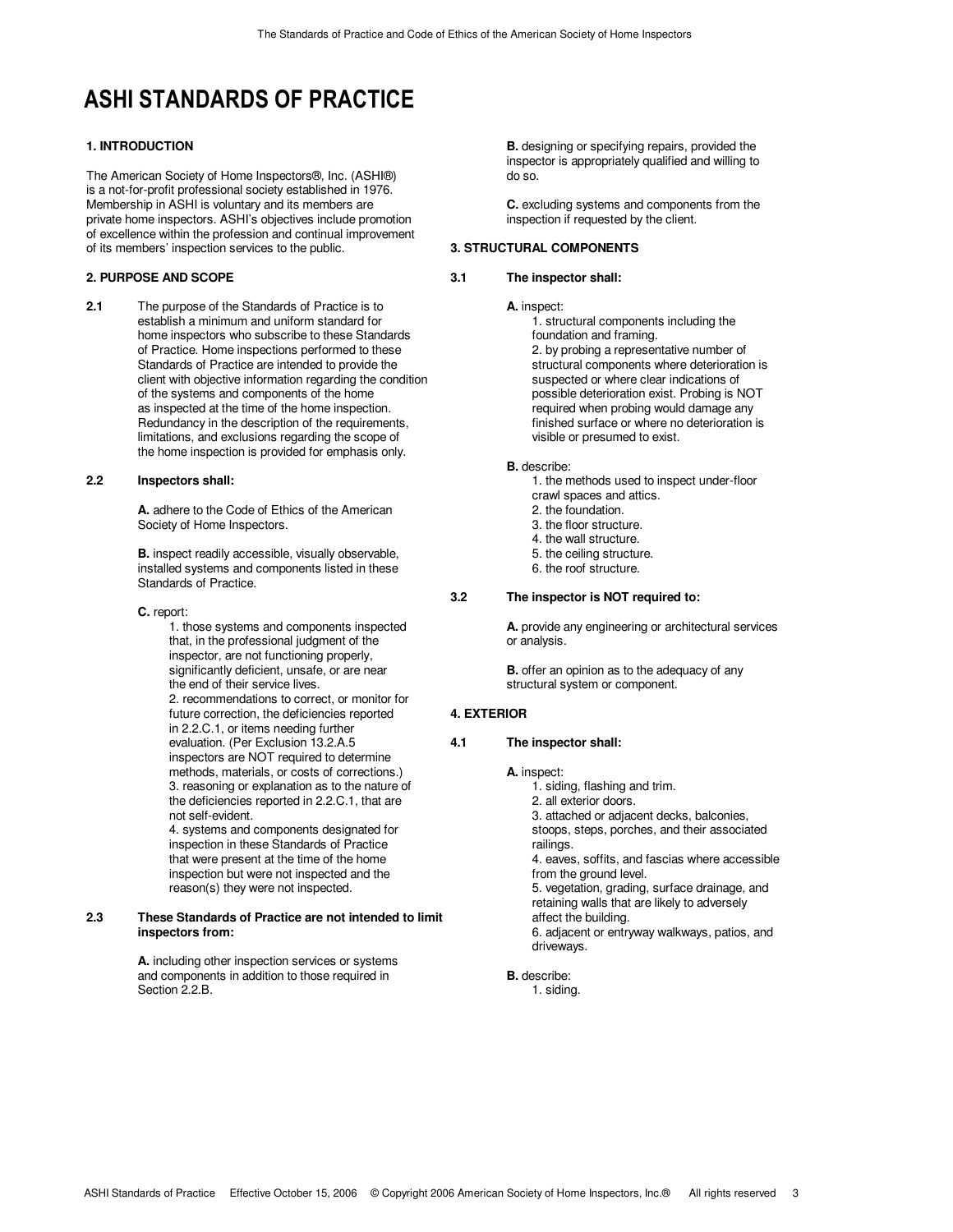#### EXTERIOR 4.2, Continued

#### **4.2 The inspector is NOT required to inspect:**

 **A.** screening, shutters, awnings, and similar seasonal accessories.

**B.** fences.

- **C.** geological and/or soil conditions.
- **D.** recreational facilities.
- **E.** outbuildings other than garages and carports.
- **F.** seawalls, break-walls, and docks.
- **G.** erosion control and earth stabilization measures.

#### **5. ROOFING**

#### **5.1 The inspector shall:**

#### **A.** inspect:

- 1. roofing materials.
- 2. roof drainage systems.
- 3. flashing.
- 4. skylights, chimneys, and roof penetrations.
- **B.** describe:
	- 1. roofing materials.
	- 2. methods used to inspect the roofing.

#### **5.2 The inspector is NOT required to inspect:**

#### **A.** antennae.

 **B.** interiors of flues or chimneys that are not readily accessible.

**C.** other installed accessories.

#### **6. PLUMBING**

#### **6.1 The inspector shall:**

#### **A.** inspect:

 1. interior water supply and distribution systems including all fixtures and faucets. 2. drain, waste, and vent systems including all fixtures. 3. water heating equipment and hot water supply system.

4. vent systems, flues, and chimneys.

5. fuel storage and fuel distribution systems.

 6. drainage sumps, sump pumps, and related piping.

#### **B.** describe:

 1. water supply, drain, waste, and vent piping materials.

2. water heating equipment including energy

- source(s).
- 3. location of main water and fuel shut-off valves.

#### **6.2 The inspector is NOT required to:**

#### **A.** inspect:

 1. clothes washing machine connections. 2. interiors of flues or chimneys that are not readily accessible.

 3. wells, well pumps, or water storage related equipment.

- 4. water conditioning systems.
- 5. solar water heating systems.
- 6. fire and lawn sprinkler systems.
- 7. private waste disposal systems.

**B.** determine:

- 1. whether water supply and waste disposal systems are public or private.
- 2. water supply quantity or quality.

 **C.** operate automatic safety controls or manual stop valves.

#### **7. ELECTRICAL**

#### **7.1 The inspector shall:**

**A.** inspect:

- 1. service drop.
	- 2. service entrance conductors, cables, and raceways.
	- 3. service equipment and main disconnects.
	- 4. service grounding.
	- 5. interior components of service panels and
	- sub panels.
	- 6. conductors.
	- 7. overcurrent protection devices.
	- 8. a representative number of installed lighting fixtures, switches, and receptacles. 9. ground fault circuit interrupters.

#### **B.** describe:

- 1. amperage and voltage rating of the service. 2. location of main disconnect(s) and sub
- panels.
- 3. presence of solid conductor aluminum
- branch circuit wiring.
- 4. presence or absence of smoke detectors.
- 5. wiring methods.

### **7.2 The inspector is NOT required to:**

#### **A.** inspect:

- 1. remote control devices.
- 2. alarm systems and components.
- 3. low voltage wiring systems and components.
- 4. ancillary wiring systems and components.
- not a part of the primary electrical power
- distribution system.

**B.** measure amperage, voltage, or impedance.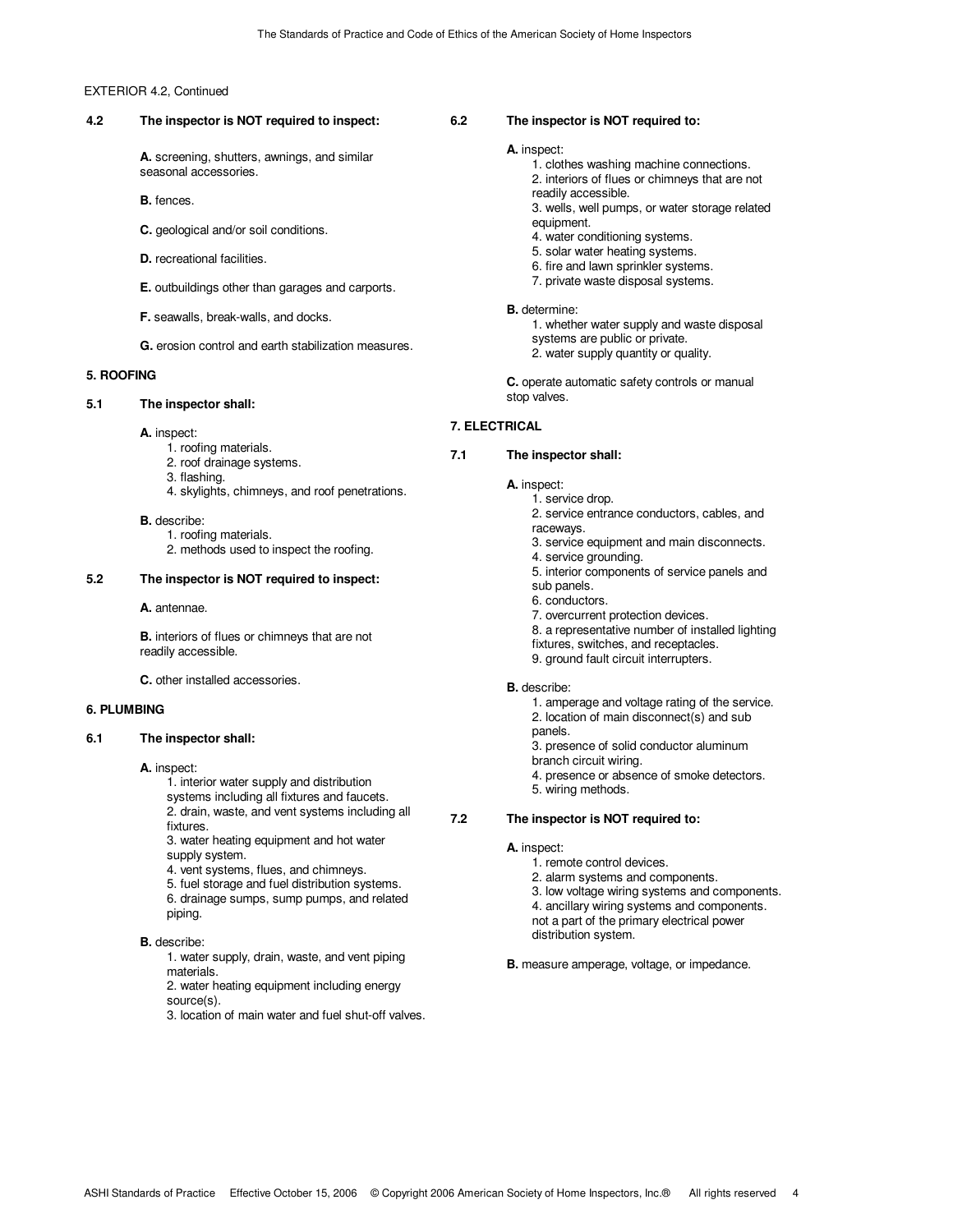### Continued

| <b>8. HEATING</b>          |                                                                                          | 10.2 | The inspector is NOT required to inspect:                                               |  |
|----------------------------|------------------------------------------------------------------------------------------|------|-----------------------------------------------------------------------------------------|--|
| 8.1                        | The inspector shall:                                                                     |      | A. paint, wallpaper, and other finish treatments.                                       |  |
|                            | A. open readily openable access panels.                                                  |      | <b>B.</b> carpeting.                                                                    |  |
|                            | <b>B.</b> inspect:<br>1. installed heating equipment.                                    |      | <b>C.</b> window treatments.                                                            |  |
|                            | 2. vent systems, flues, and chimneys.                                                    |      | D. central vacuum systems.                                                              |  |
|                            | <b>C.</b> describe:<br>1. energy source(s).                                              |      | E. household appliances.                                                                |  |
|                            | 2. heating systems.                                                                      |      | <b>F.</b> recreational facilities.                                                      |  |
| 8.2                        | The inspector is NOT required to:                                                        |      | <b>11. INSULATION &amp; VENTILATION</b>                                                 |  |
|                            | A. inspect:<br>1. interiors of flues or chimneys that are not                            | 11.1 | The inspector shall:                                                                    |  |
|                            | readily accessible.                                                                      |      | A. inspect:                                                                             |  |
|                            | 2. heat exchangers.                                                                      |      | 1. insulation and vapor retarders in unfinished                                         |  |
|                            | 3. humidifiers or dehumidifiers.<br>4. electronic air filters.                           |      | spaces.<br>2. ventilation of attics and foundation areas.                               |  |
|                            | 5. solar space heating systems.                                                          |      | 3. mechanical ventilation systems.                                                      |  |
|                            | <b>B.</b> determine heat supply adequacy or                                              |      | <b>B.</b> describe:                                                                     |  |
|                            | distribution balance.                                                                    |      | 1. insulation and vapor retarders in unfinished<br>spaces.                              |  |
| <b>9. AIR CONDITIONING</b> |                                                                                          |      | 2. absence of insulation in unfinished spaces at<br>conditioned surfaces.               |  |
| 9.1                        | The inspector shall:                                                                     | 11.2 | The inspector is NOT required to disturb insulation.                                    |  |
|                            | A. open readily openable access panels.                                                  |      |                                                                                         |  |
|                            |                                                                                          |      | See 13.2.A.11 and 13.2.A.12.                                                            |  |
|                            | <b>B.</b> inspect:<br>1. central and through-wall equipment.<br>2. distribution systems. |      | <b>12. FIREPLACES AND SOLID FUEL BURNING APPLIANCES</b>                                 |  |
|                            | C. describe:                                                                             | 12.1 | The inspector shall:                                                                    |  |
|                            | 1. energy source(s).                                                                     |      | A. inspect:                                                                             |  |
|                            | 2. cooling systems.                                                                      |      | 1. system components.                                                                   |  |
|                            |                                                                                          |      | 2. chimney and vents.                                                                   |  |
| 9.2                        | The inspector is NOT required to:                                                        |      | <b>B.</b> describe:                                                                     |  |
|                            | A. inspect electronic air filters.                                                       |      | 1. fireplaces and solid fuel burning appliances.                                        |  |
|                            |                                                                                          |      | 2. chimneys.                                                                            |  |
|                            | <b>B.</b> determine cooling supply adequacy or                                           |      |                                                                                         |  |
|                            | distribution balance.                                                                    | 12.2 | The inspector is NOT required to:                                                       |  |
|                            | C. inspect window air conditioning units.                                                |      | A. inspect:                                                                             |  |
| <b>10. INTERIORS</b>       |                                                                                          |      | 1. interiors of flues or chimneys.<br>2. firescreens and doors.                         |  |
|                            |                                                                                          |      | 3. seals and gaskets.                                                                   |  |
| 10.1                       | The inspector shall inspect:                                                             |      | 4. automatic fuel feed devices.                                                         |  |
|                            |                                                                                          |      | 5. mantles and fireplace surrounds.                                                     |  |
|                            | A. walls, ceilings, and floors.                                                          |      | 6. combustion make-up air devices.<br>7. heat distribution assists (gravity fed and fan |  |
|                            | <b>B.</b> steps, stairways, and railings.                                                |      | assisted).                                                                              |  |
|                            | C. countertops and a representative number of<br>installed cabinets.                     |      | <b>B.</b> ignite or extinguish fires.                                                   |  |
|                            | <b>D.</b> a representative number of doors and windows.                                  |      | C. determine draft characteristics.                                                     |  |
|                            |                                                                                          |      | <b>D.</b> move fireplace inserts and stoves or firebox                                  |  |
|                            | <b>E.</b> garage doors and garage door operators.                                        |      | contents.                                                                               |  |
|                            |                                                                                          |      |                                                                                         |  |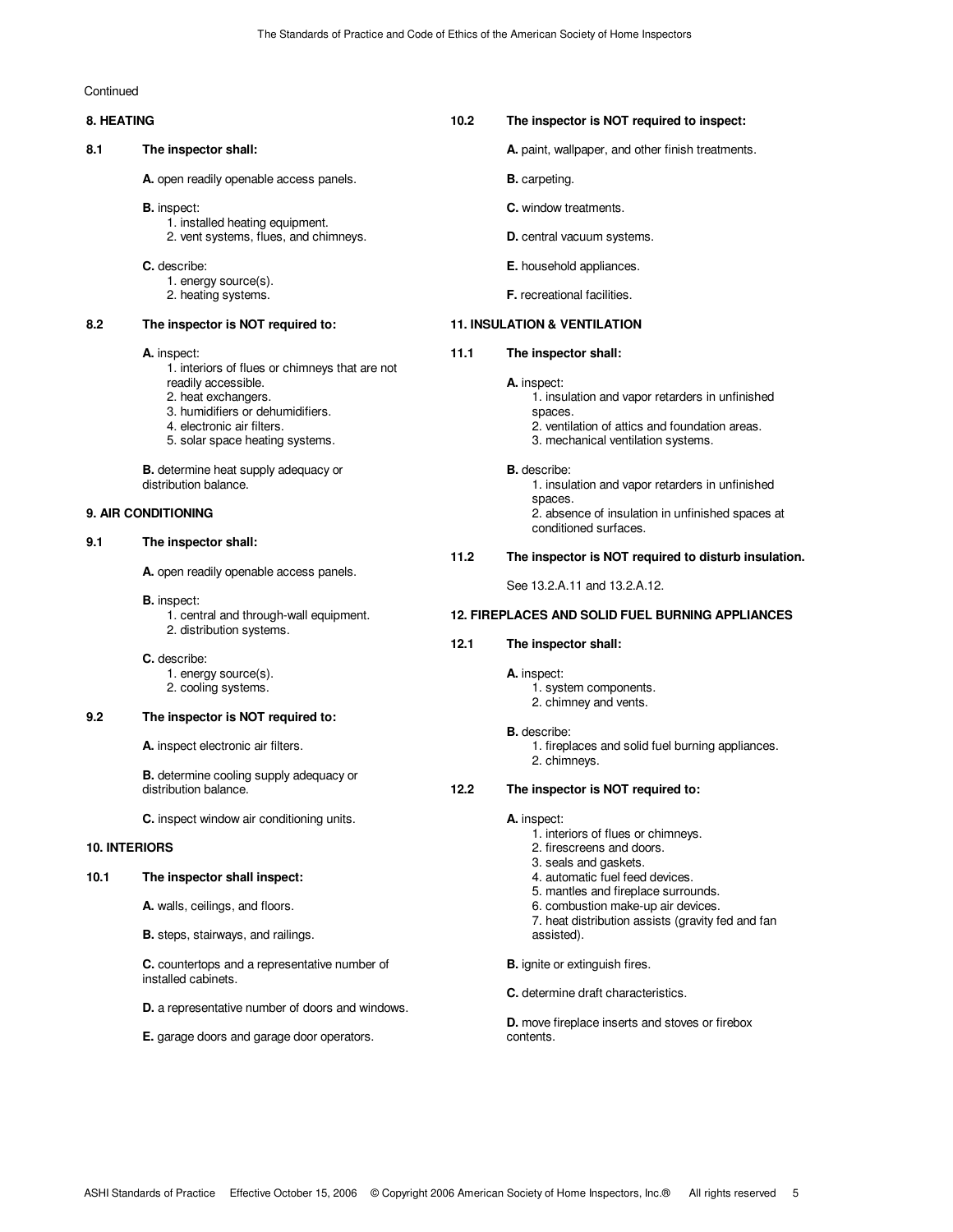**Continued** 

#### **13. GENERAL LIMITATIONS AND EXCLUSIONS**

#### **13.1 General limitations:**

 **A.** The inspector is NOT required to perform any action or make any determination not specifically stated in these Standards of Practice.

 **B.** Inspections performed in accordance with these Standards of Practice:

 1. are not technically exhaustive. 2. are not required to identify concealed. conditions, latent defects, or consequential damage(s).

 **C.** These Standards of Practice are applicable to buildings with four or fewer dwelling units and their garages or carports.

#### **13.2 General exclusions:**

#### **A. Inspectors are NOT required to determine:**

 1. conditions of systems or components that are not readily accessible.

 2. remaining life expectancy of any system or component.

3. strength, adequacy, effectiveness, or

efficiency of any system or component.

4. the causes of any condition or deficiency.

5. methods, materials, or costs of corrections.

6. future conditions including but not limited to

 failure of systems and components. 7. the suitability of the property for any

specialized use.

 8. compliance with regulatory requirements (codes, regulations, laws, ordinances, etc.). 9. market value of the property or its marketability.

 10. the advisability of purchase of the property. 11. the presence of potentially hazardous plants or animals including, but not limited to, wood destroying organisms or diseases harmful to humans including molds or mold-like substances.

 12. the presence of any environmental hazards including, but not limited to, toxins,

 carcinogens, noise, and contaminants in soil, water, and air.

 13. the effectiveness of any system installed or method utilized to control or remove suspected hazardous substances.

 14. operating costs of systems or components. 15. acoustical properties of any system or component.

 16. soil conditions relating to geotechnical or hydrologic specialties.

#### **B. Inspectors are NOT required to offer:**

 1. or perform any act or service contrary to law. 2. or perform engineering services. 3. or perform any trade or any professional. service other than home inspection. 4. warranties or guarantees of any kind.

#### **C. Inspectors are NOT required to operate:**

 1. any system or component that is shut down or otherwise inoperable. 2. any system or component that does not respond to normal operating controls. 3. shut-off valves or manual stop valves.

#### **D. Inspectors are NOT required to enter:**

1. any area that will, in the opinion of the

i nspector, likely be dangerous to the i nspector or other persons or damage the property or its systems or components. 2. under-floor crawl spaces or attics that are not readily accessible.

#### **E. Inspectors are NOT required to inspect:**

 1. underground items including but not imited to underground storage tanks or other underground indications of their presence, whether abandoned or active. 2. items that are not installed. 3. installed decorative items. 4. items in areas that are not entered in accordance with 13.2.D. 5. detached structures other than garages and carports.

 6. common elements or common areas in multi-unit housing, such as condominium properties or cooperative housing.

#### **F. Inspectors are NOT required to:**

 1. perform any procedure or operation that will, in the opinion of the inspector, likely be dangerous to the inspector or other persons or damage the property or its systems or components.

 2. describe or report on any system or component that is not included in these Standards and was not inspected.

 3. move personal property, furniture, equipment, plants, soil, snow, ice, or debris. 4. dismantle any system or component, except as explicitly required by these Standards of Practice.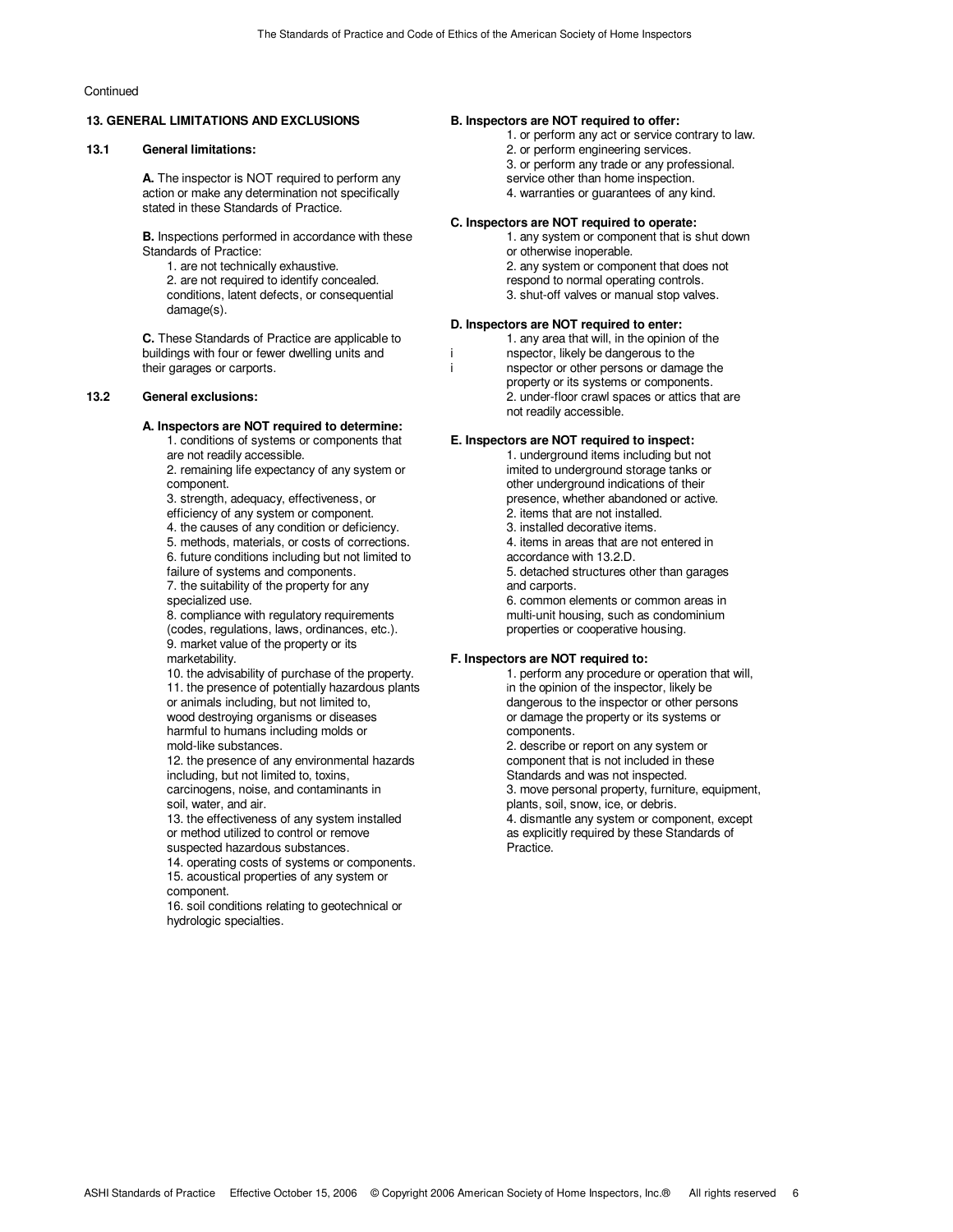## ASHI STANDARDS OF PRACTICE GLOSSARY OF ITALICIZED TERMS

#### **Alarm Systems**

Warning devices installed or freestanding including but not limited to smoke detectors, carbon monoxide detectors, flue gas, and other spillage detectors, and security equipment

#### **Automatic Safety Controls**

Devices designed and installed to protect systems and components from unsafe conditions

#### **Component**

A part of a system

#### **Decorative**

Ornamental; not required for the proper operation of the essential systems and components of a home

#### **Describe**

To identify (in writing) a system or component by its type or other distinguishing characteristics

#### **Dismantle**

To take apart or remove any component, device, or piece of equipment that would not be taken apart or removed by a homeowner in the course of normal maintenance

#### **Engineering**

The application of scientific knowledge for the design, control, or use of building structures, equipment, or apparatus

#### **Further Evaluation**

Examination and analysis by a qualified professional, tradesman, or service technician beyond that provided by the home inspection

#### **Home Inspection**

The process by which an inspector visually examines the readily accessible systems and components of a home and which describes those systems and components in accordance with these Standards of Practice

#### **Household Appliances**

Kitchen, laundry, and similar appliances, whether installed or free-standing

#### **Inspect**

To examine any system or component of a building in accordance with these Standards of Practice, using normal operating controls and opening readily openable access panels

#### **Inspector**

A person hired to examine any system or component of a building in accordance with these Standards of Practice

#### **Installed**

Attached such that removal requires tools

#### **Normal Operating Controls**

Devices such as thermostats, switches, or valves intended to be operated by the homeowner

#### **Readily Accessible**

Available for visual inspection without requiring moving of personal property, dismantling, destructive measures, or any action that will likely involve risk to persons or property

#### **Readily Openable Access Panel**

A panel provided for homeowner inspection and maintenance that is readily accessible, within normal reach, can be removed by one person, and is not sealed in place

#### **Recreational Facilities**

Spas, saunas, steam baths, swimming pools, exercise, entertainment, athletic, playground or other similar equipment, and associated accessories

#### **Report**

Communicate in writing

#### **Representative Number**

One component per room for multiple similar interior components such as windows, and electric receptacles; one component on each side of the building for multiple similar exterior components

#### **Roof Drainage Systems**

Components used to carry water off a roof and away from a building

#### **Shut Down**

A state in which a system or component cannot be operated by normal operating controls

#### **Siding**

Exterior wall covering and cladding; such as: aluminum, asphalt, brick, cement/asbestos, EIFS, stone, stucco, veneer, vinyl, wood, etc.

#### **Solid Fuel Burning Appliances**

A hearth and fire chamber or similar prepared place in which a fire may be built and that is built in conjunction with a chimney; or a listed assembly of a fire chamber, its chimney, and related factory-made parts designed for unit assembly without requiring field construction

#### **Structural Component**

A component that supports non-variable forces or weights (dead loads) and variable forces or weights (live loads)

#### **System**

A combination of interacting or interdependent components, assembled to carry out one or more functions.

#### **Technically Exhaustive**

An investigation that involves dismantling, the extensive use of advanced techniques, measurements, instruments, testing, calculations, or other means

#### **Under-floor Crawl Space**

The area within the confines of the foundation and between the ground and the underside of the floor

#### **Unsafe**

A condition in a readily accessible, installed system or component that is judged to be a significant risk of bodily injury during normal, day-to-day use; the risk may be due to damage, deterioration, improper installation, or a change in accepted residential construction standards

#### **Wiring Methods**

Identification of electrical conductors or wires by their general type, such as non-metallic sheathed cable, armored cable,or knob and tube, etc.